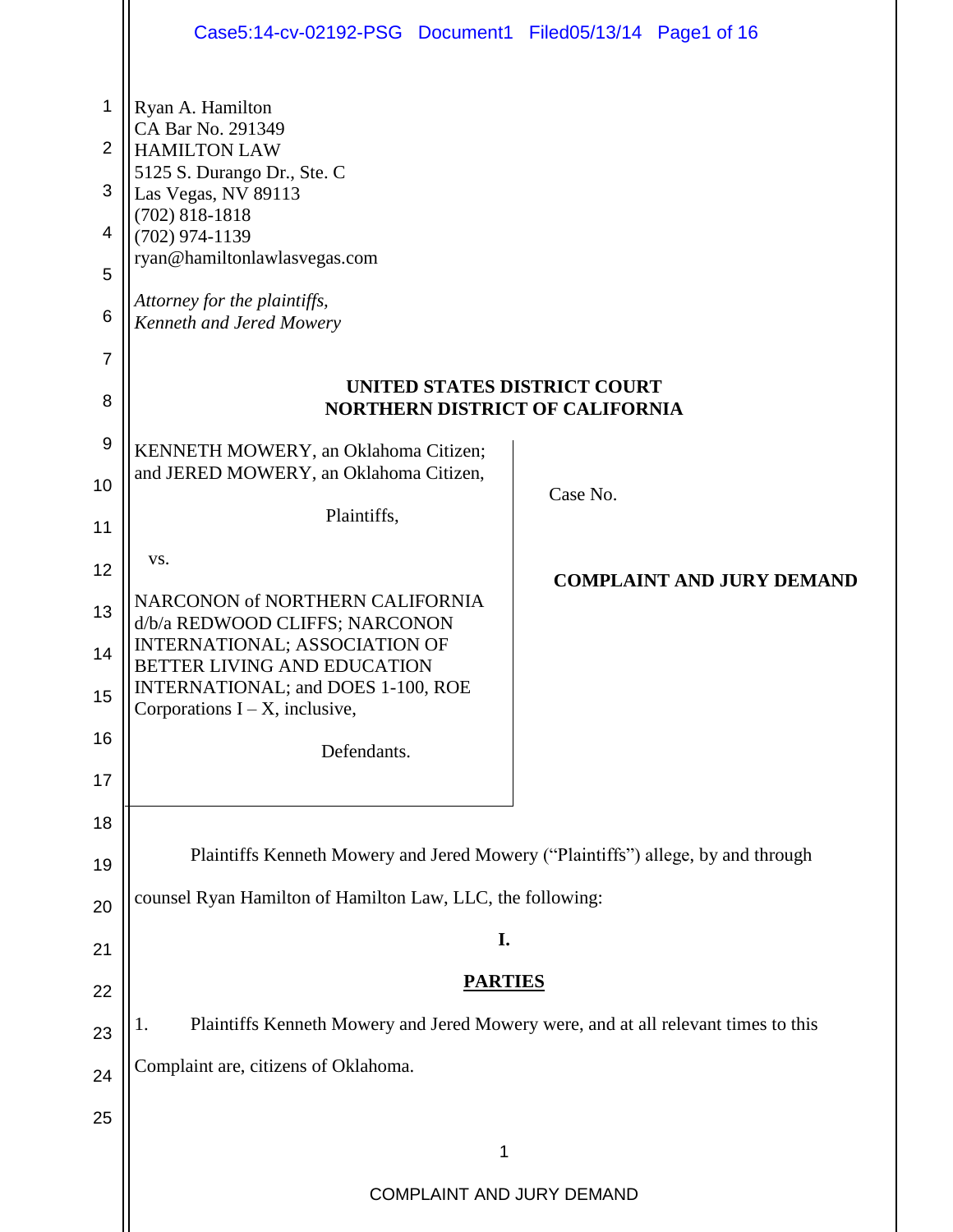#### Case5:14-cv-02192-PSG Document1 Filed05/13/14 Page2 of 16

 $\mathbf{||}$ 

| 1               | Defendant Narconon of Northern California (hereafter "NNC"), is, and at all times relevant             |  |
|-----------------|--------------------------------------------------------------------------------------------------------|--|
| $\overline{2}$  | to this Complaint was, a corporation incorporated under the laws of, and with its principal place of   |  |
| $\sqrt{3}$      | business in, the State of California. Defendant has been at all relevant times transacting business at |  |
| 4               | 262 Gaffey Road, Watsonville, Santa Cruz County, California.                                           |  |
| 5               | Defendant Narconon International ("NI") is a California corporation with its principal<br>3.           |  |
| $6\phantom{1}6$ | place of business in Los Angeles, California. Narconon International may be served with process        |  |
| $\overline{7}$  | through its registered agent, Sherman D. Lenske, 6400 Canoga Avenue, Suite 315, Woodland               |  |
| 8               | Hills, CA 91367.                                                                                       |  |
| $\overline{9}$  | NI is the parent/licensor of NNC. NI exercises control over the time, manner, and method<br>4.         |  |
| 10              | of NNC.                                                                                                |  |
| 11              | NI was doing business in the State of California by and through its agent and<br>5.                    |  |
| 12              | subsidiary/licensee NNC. NI may be served with process through its registered agent, Sherman D.        |  |
| 13              | Lenske, 6400 Canoga Ave., Suite 315, Woodland Hills, CA 91367.                                         |  |
| 14              | NNC and NI are subsidiaries of the Association for Better Living and Education<br>6.                   |  |
| 15              | ("ABLE"). ABLE oversees the drug rehabilitation, education, and criminal justice activities of the     |  |
| 16              | Church of Scientology including, but not limited to, NNC and NI.                                       |  |
| 17              | Defendant ABLE is a corporation registered in the State of California with its headquarters            |  |
| 18              | in Los Angeles, California.                                                                            |  |
| 19              | 8.<br>ABLE controls the time, manner, and method of NI's and NNC's businesses by actively              |  |
| 20              | managing their daily operations, including conducting inspections of Narconon centers and              |  |
| 21              | creating, licensing, and approving their marketing materials.                                          |  |
| 22              | 9.<br>ABLE transacts business in the State of California by and through its agents, NI and NNC.        |  |
| 23              | ABLE may be served with process through its registered agent, Sherman D. Lenske, 6400 Canoga           |  |
| 24              | Ave., Suite 315, Woodland Hills, CA 91367.                                                             |  |
| 25              |                                                                                                        |  |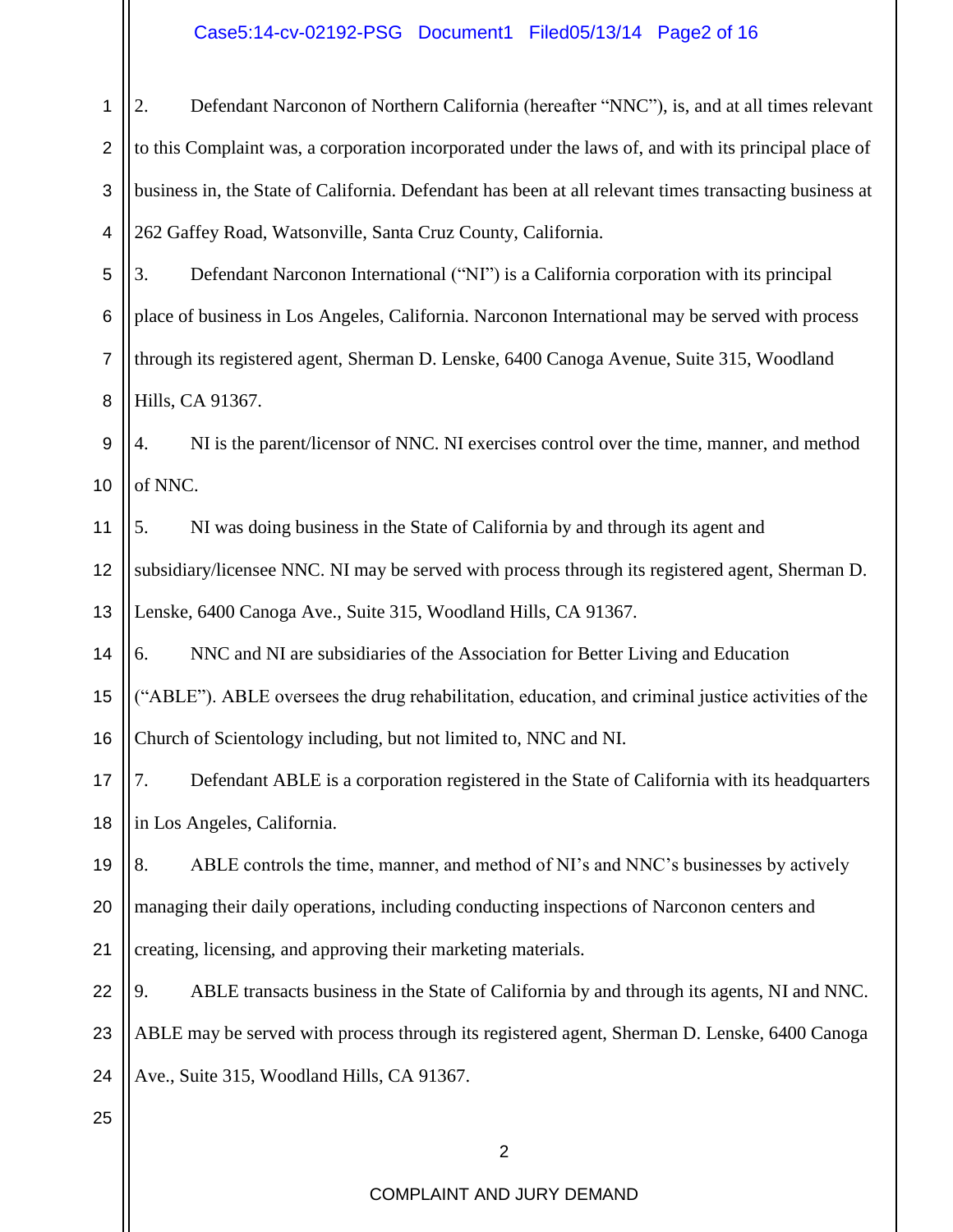Case5:14-cv-02192-PSG Document1 Filed05/13/14 Page3 of 16

3 COMPLAINT AND JURY DEMAND 1 2 3 4 5 6 7 8 9 10 11 12 13 14 15 16 17 18 19 20 21 22 23 24 25 10. Plaintiffs are unaware of the true names and capacities, whether individual, corporate, associate, or otherwise, of Defendant DOES 1-100, inclusive, and, therefore, sues these Defendants by fictitious names. Plaintiffs will seek leave of this Court to amend this Complaint when the identities of these Defendants are ascertained. **II. JURISDICTION AND VENUE** 11. This Court has subject jurisdiction pursuant to 28 U.S.C. § 1332. The amount in controversy exceeds \$75,000.00, and there is complete diversity between the parties. 12. Venue is proper in this Court pursuant to 28 U.S.C. § 1391(a) because a substantial portion of the events and omissions giving rise to this lawsuit occurred in this District, and the Court has personal jurisdiction over each of the parties as alleged throughout this Complaint. **III. FACTUAL ALLEGATIONS** 13. Near the end of March 2013, Kenneth Mowery was searching the Internet for help in finding an appropriate drug rehabilitation facility for his son, Jered Mowery. Kenneth found a website that purported to provide help in finding an appropriate drug rehabilitation facility. 14. Kenneth spoke to a representative from the website who led Kenneth to believe he was independent and did not work for any particular drug rehabilitation facility. The representative then told Kenneth that believed Narconon sounded like the best rehab for his son. The representative then got Kenneth into contact with Mike DiPalma, an admissions counselor from NNC. 17. Mr. DiPalma represented to Kenneth that the NNC program has over a 75% success rate. This was a false representation. 17. Mr. DiPalma further represented that NNC's sauna program, the New Life Detoxification Program, was proven to detoxify patients' bodies and eliminate their drug cravings. This was a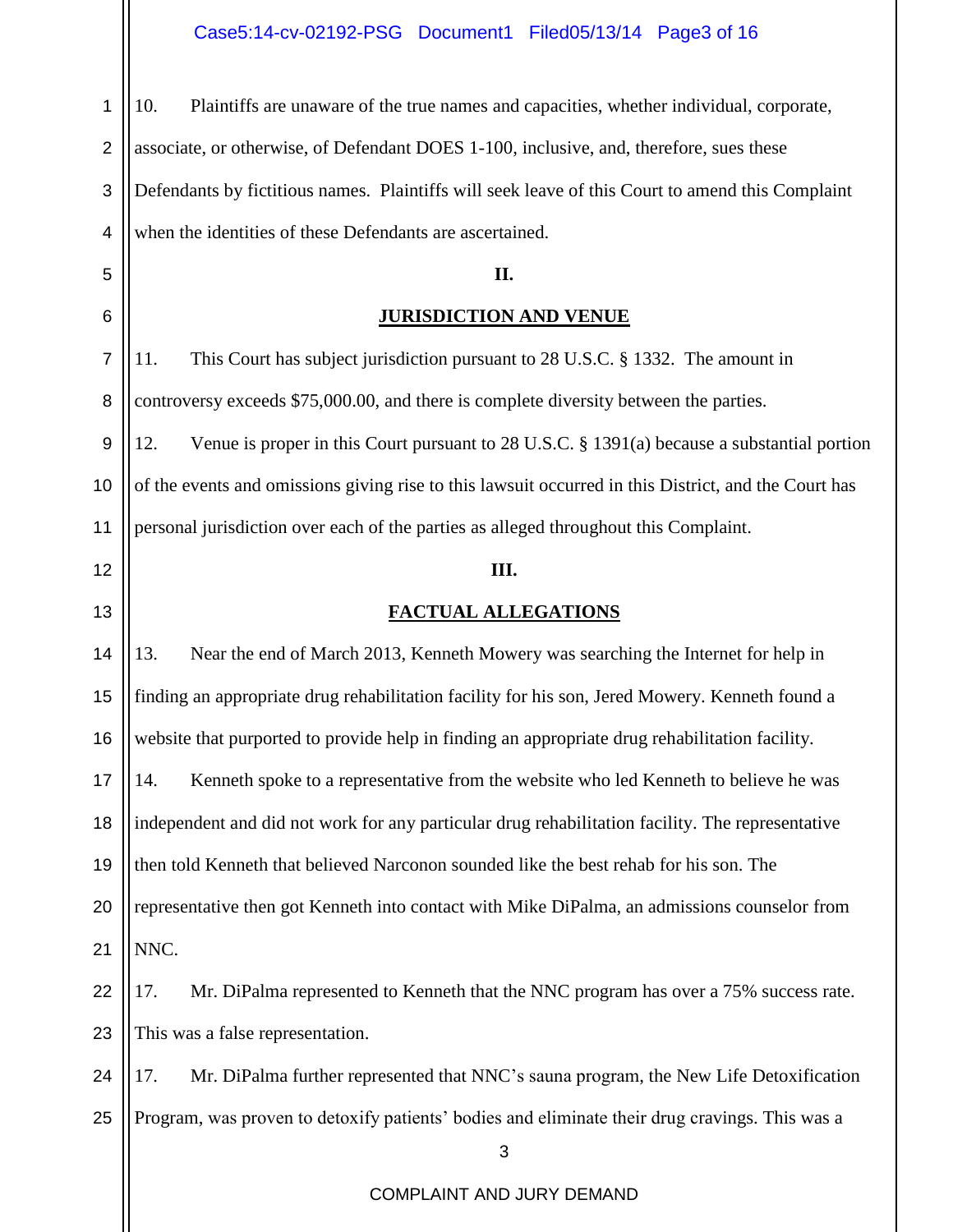#### Case5:14-cv-02192-PSG Document1 Filed05/13/14 Page4 of 16

1 false representation.

2 3 4 5 18. Mr. DiPalma represented that Kenneth's son would receive cognitive behavioral therapy in the Narconon program from highly trained counselors. NNC does not administer cognitive behavioral therapy, nor does NNC have counselors qualified to administer cognitive behavioral therapy.

6 7 19. On or about March 29, 2013, Kenneth enrolled his son into the program. Kenneth paid an upfront fee of \$35,500.00 for the program.

8 9 10 11 20. To pay for the program, Kenneth needed to withdraw funds from his retirement account. Taking into account the early withdrawal penalties from his retirement account, the actual cost of the program was over \$50,000. NNC knew that Kenneth had to withdraw money from his retirement account to pay the program's fee.

12 13 14 21. NNC first sent Jered to August West Family Services in Capitola, California, for what was supposed to be medical detox. During his stay at the August West facility, no doctor ever examined Jered.

15 16 22. Kenneth was required to pay an additional \$3,000 for Jered's medical detox at August West Family Services.

17 18 23. On information and belief, August West Family Services is part of the same fraudulent scheme Defendants herein perpetrate.

19 20 24. After completing "medical detox" Jered was taken to the Narconon facility in Watsonville, California that does business as Narconon Redwood Cliffs.

21 22 23 24 25. Based on Mr. DiPalma's and other NNC employees' false representations about the Narconon program, Kenneth executed the contract attached hereto as **Exhibit A**. Although the contract contains an arbitration clause, the clause is unenforceable, *inter alia*, for substantive and procedural unconscionability.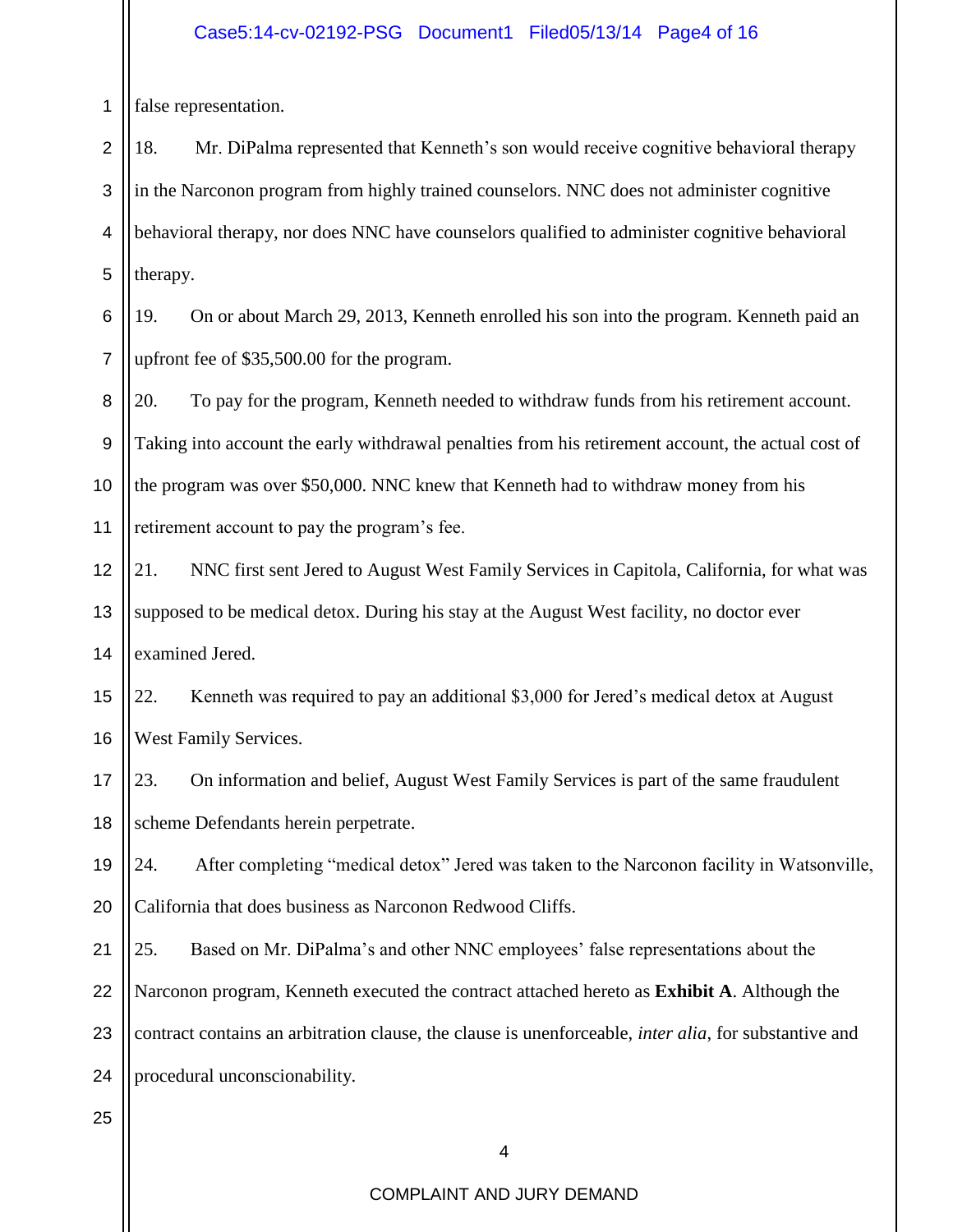#### Case5:14-cv-02192-PSG Document1 Filed05/13/14 Page5 of 16

1 2 3 4 26. Kenneth had seen a reference to L. Ron Hubbard in NNC's materials. Kenneth asked whether the Narconon program had anything to do with Scientology. NNC responded, "absolutely not" and represented to Kenneth that the program in no way involved the study or practice of religion.

5 27. Jered then began the Narconon program.

6 7 8 28. NNC's treatment program of Jered program consisted of having Jered read books written by, or based on the works of, L. Ron Hubbard. The books had no apparent connection to substance abuse treatment.

9 10 29. Instead, the books in the program taught Scientology doctrines and concepts that beginning Scientologists study.

11 12 30. In addition, NNC had Jered undergo its sauna program known as the New Life Detoxification Program.

13 14 15 31. Under its sauna program, NNC had Jered sit in a sauna for up to six hours per day for five weeks. NNC also instructed Jered to ingest dangerous amounts of Niacin as part of the sauna program.

16 17 32. The sauna program NNC had Jered undergo is actually Scientology ritual known as the "Purification Rundown."

18 19 20 21 33. Under the New Life Detoxification program, students first exercise vigorously before entering the sauna each day. On entering the sauna, NNC requires each student to ingest increasing doses of Niacin and a "vitamin bomb." NNC increased Jered's dosages of Niacin well beyond the recommended daily allowance.

22 23 34. There were no medical personnel such as doctors or nurses overseeing Jered during the sauna program.

24

25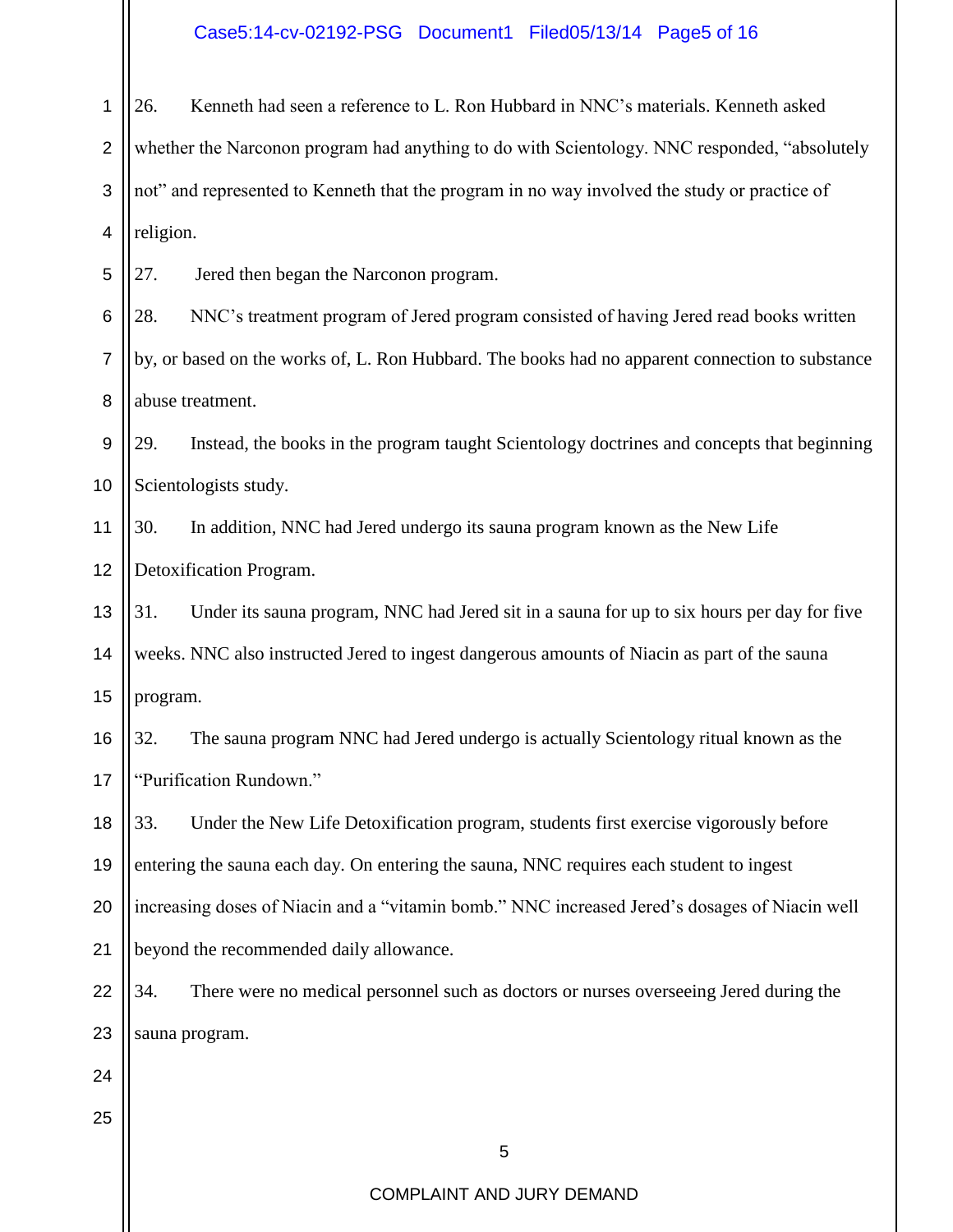#### Case5:14-cv-02192-PSG Document1 Filed05/13/14 Page6 of 16

1 2 3 35. NNC claims that the New Life Detoxification Program has been scientifically shown to flush out residual drug toxins stored in fatty tissue thereby reducing or eliminating a person's drug cravings.

4 5 6 7 8 9 10 11 12 13 14 15 16 17 36. Not only does the New Life Detoxification fail to live up to NNC's claims about its benefits, the sauna program is dangerous. By having students ingest extreme doses of Niacin and other vitamins while sitting in extreme temperatures for hours, the sauna program unnecessarily exposes students to serious health risks including severe dehydration. 37. In a prior lawsuit, Dr. Louis A. Casal, an expert **retained by** Narconon International and Narconon of Northern Georgia in a wrongful death suit filed against those entities, testified at a deposition. Relevant portions of Dr. Casal's deposition testimony are attached hereto as **Exhibit B**. When asked under oath about Narconon's sauna program, he testified that there is no scientific basis for the notion that sweating in a sauna detoxifies a person's body or treats addiction: Q. Have you looked at the Narconon literature on what Narconon contends the benefits from the sauna are? A. [Dr. Casal] Yes, I have. Q. And the sauna program, what Narconon contends is that  $in - it$  in fact detoxifies your body. True?

A. True.

18

21

19 20 Q. But there's no scientific basis that you can point to to support that contention, is there, sir?

A. You're correct.

22 23 Q. So when Narconon states that the sauna program detoxifies its students, you're not aware, as a medical doctor, of any scientific basis for that contention?

24 A. I agree.

25 Exhibit B, Deposition of Dr. Louis Casal, 136:21 – 137:9.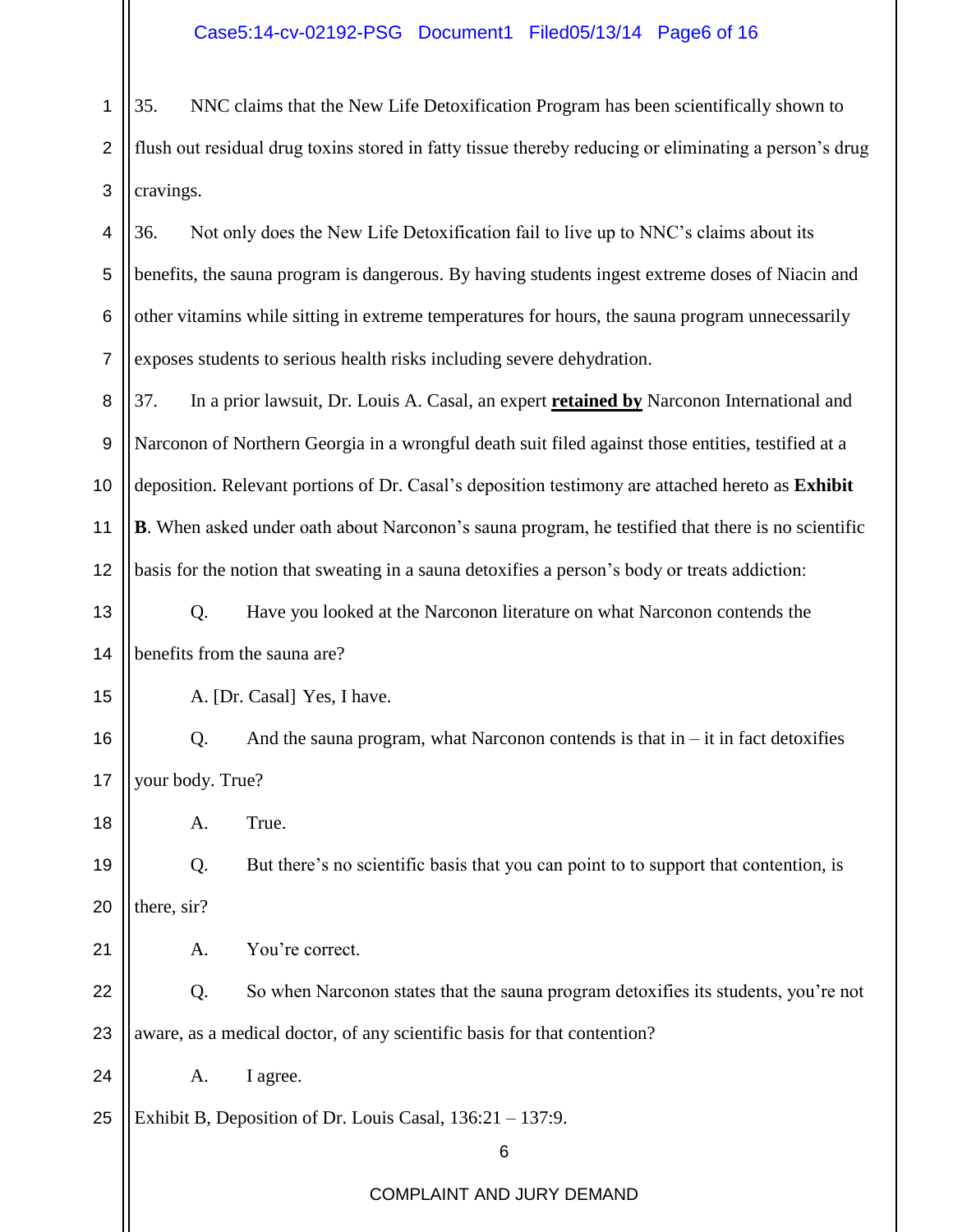## Case5:14-cv-02192-PSG Document1 Filed05/13/14 Page7 of 16

| 1              | 38.<br>Despite their own expert's admission that there is no scientific basis for the idea that    |  |
|----------------|----------------------------------------------------------------------------------------------------|--|
| $\overline{2}$ | patients sweating in the New Life Detoxification Program treats addiction, Narconon continues to   |  |
| 3              | represent to prospective patients, as they did to Kenneth and Jered, that the New Life             |  |
| 4              | Detoxification has been "scientifically and medically proven" as effective.                        |  |
| 5              | 39.<br>NI claims a success rate of 76% for all Narconon centers, including Narconon of Northern    |  |
| 6              | d/b/a Narconon Redwood Cliffs. NI has published no studies or other verifiable evidence to         |  |
| $\overline{7}$ | support their claimed success rates.                                                               |  |
| 8              | 40.<br>Dr. Casal, the medical expert retained by Narconon International in another lawsuit,        |  |
| 9              | testified at his deposition that he was not convinced Narconon's claimed success rate was true:    |  |
| 10             | Okay. What are you relying on – well, let me ask you this; do you believe that 76<br>Q.            |  |
| 11             | percent success ratio is accurate?                                                                 |  |
| 12             | A. [Dr. Casal]. Mr. Harris, I'll be honest with you, that's a big number.                          |  |
| 13             | Yeah, it's $-$ it's a real big number.<br>Q.                                                       |  |
| 14             | It's a big number.<br>A.                                                                           |  |
| 15             | And it's completely inconsistent –<br>Q.                                                           |  |
| 16             | I – I hope it's true, but, I mean, I would need some convincing.<br>A.                             |  |
| 17             | $\cdots$                                                                                           |  |
| 18             | Okay. Do you have any idea where Narconon is getting the numbers that it's using?<br>Q.            |  |
| 19             | You know, in the interest of time $-1$ just didn't have enough time to delve deeper<br>A.          |  |
| 20             | into those studies, Mr. Harris. And $I - I$ would be happy to, but, no, I don't have a clear       |  |
| 21             | understanding of where that $70 - 70$ -something number came from, no, sir.                        |  |
| 22             | Exhibit B, Deposition of Dr. Louis Casal, $124:21 - 125:5$ ; $126:1 - 7$ .                         |  |
| 23             | 41.<br>Defendants are well aware that there is no support for Narconon's claimed success rate, but |  |
| 24             | nonetheless advertised a 75% success rate to Plaintiffs.                                           |  |
| 25             |                                                                                                    |  |
|                | $\overline{7}$                                                                                     |  |
|                | COMPLAINT AND JURY DEMAND                                                                          |  |

 $\parallel$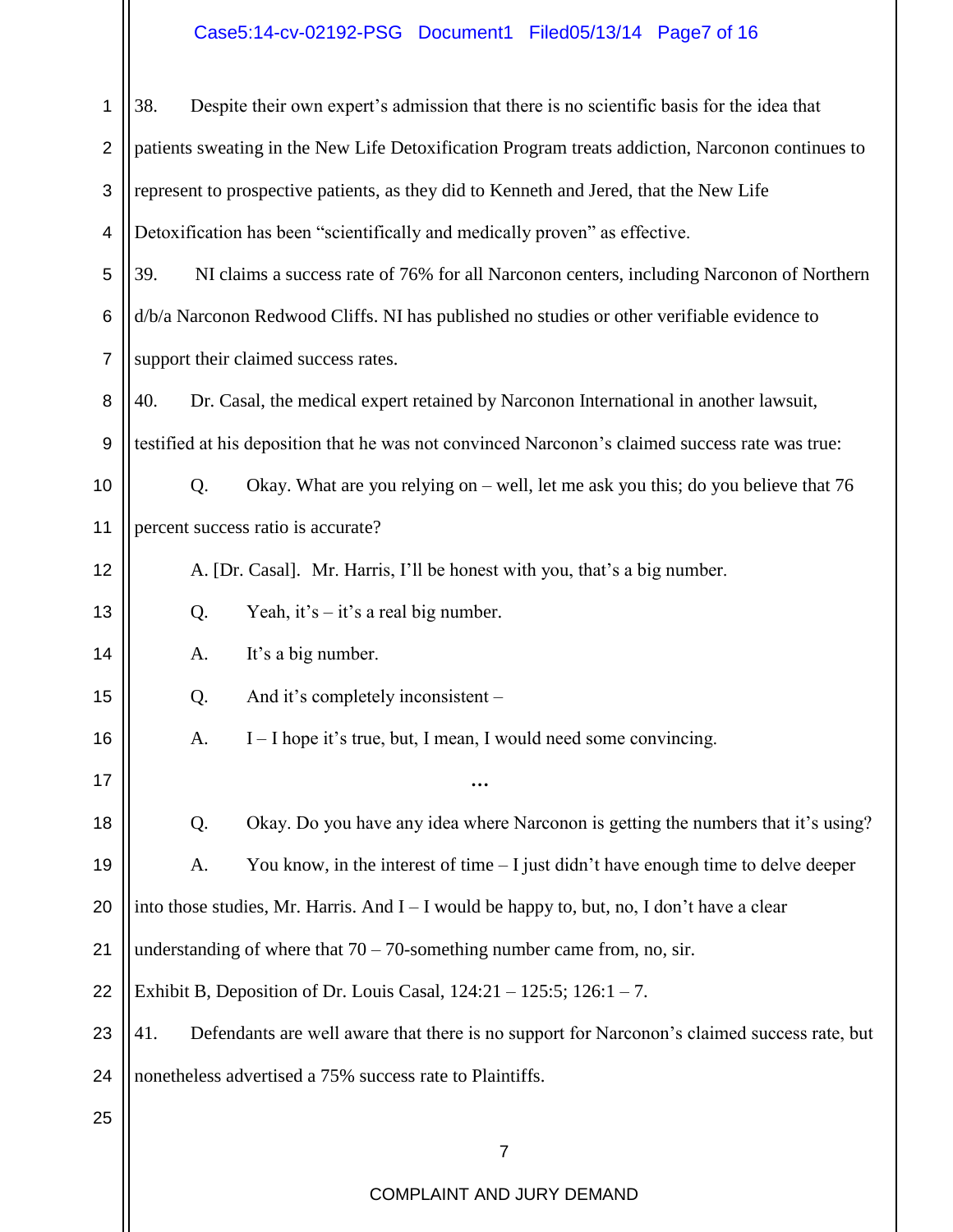#### Case5:14-cv-02192-PSG Document1 Filed05/13/14 Page8 of 16

2 3 4 5 6 7 Church of Scientology. For example, a Narconon document titled the "Narconon Technical Line-Up" provides a flow chart of a patient's experience into and through the Narconon program. The document shows that when a patient finishes the Narconon program, the patient is to be "route[d] to the nearest Org for further services if the individual so desires." "Org" is Scientology jargon for an individual church providing services for the Church of Scientology. A copy of the "Narconon Technical Line-Up" is attached hereto as **Exhibit C**.

8 9 10 11 12 44. NI considers the Narconon program to be the "Bridge to the Bridge." That is, Narconon considers its program to be an initial step into getting on Scientology's "Bridge to Total Freedom," the key spiritual journey that practitioners of the Scientology religion undertake. See, e.g., "Narconon News, 1974, Volume 6, Issue 3: Narconon Is The Bridge to The Bridge," attached hereto as **Exhibit D**.

13 14 15 45. Despite Narconon's representations that Jered would receive extensive counseling, at no point did Narconon staff ever speak to Jered about the specifics of his life or his drug use and its causes. In fact, no one at Narconon ever spoke to Jered about his substance abuse at all.

16 17 46. Jered received no education about substance abuse, its causes and effects, or methods to deal with his addiction. Instead, Jered received instruction only in Scientology.

18 19 20 47. Jered became extremely scared by the "treatment" he was receiving and the fact that there appeared to be no qualified personnel at Narconon. To escape from Narconon, Jered pretended to have a family emergency.

21

1

#### **ALTER EGO LIABILITY**

22 23 48. Plaintiffs incorporate by reference, as if fully set forth herein, each and every allegation set forth in the preceding paragraphs and further allege as follows:

24 25 49. Defendants NNC and NI have all appearances of being a corporate sham illusion and mere instrumentalities of Defendant ABLE.

8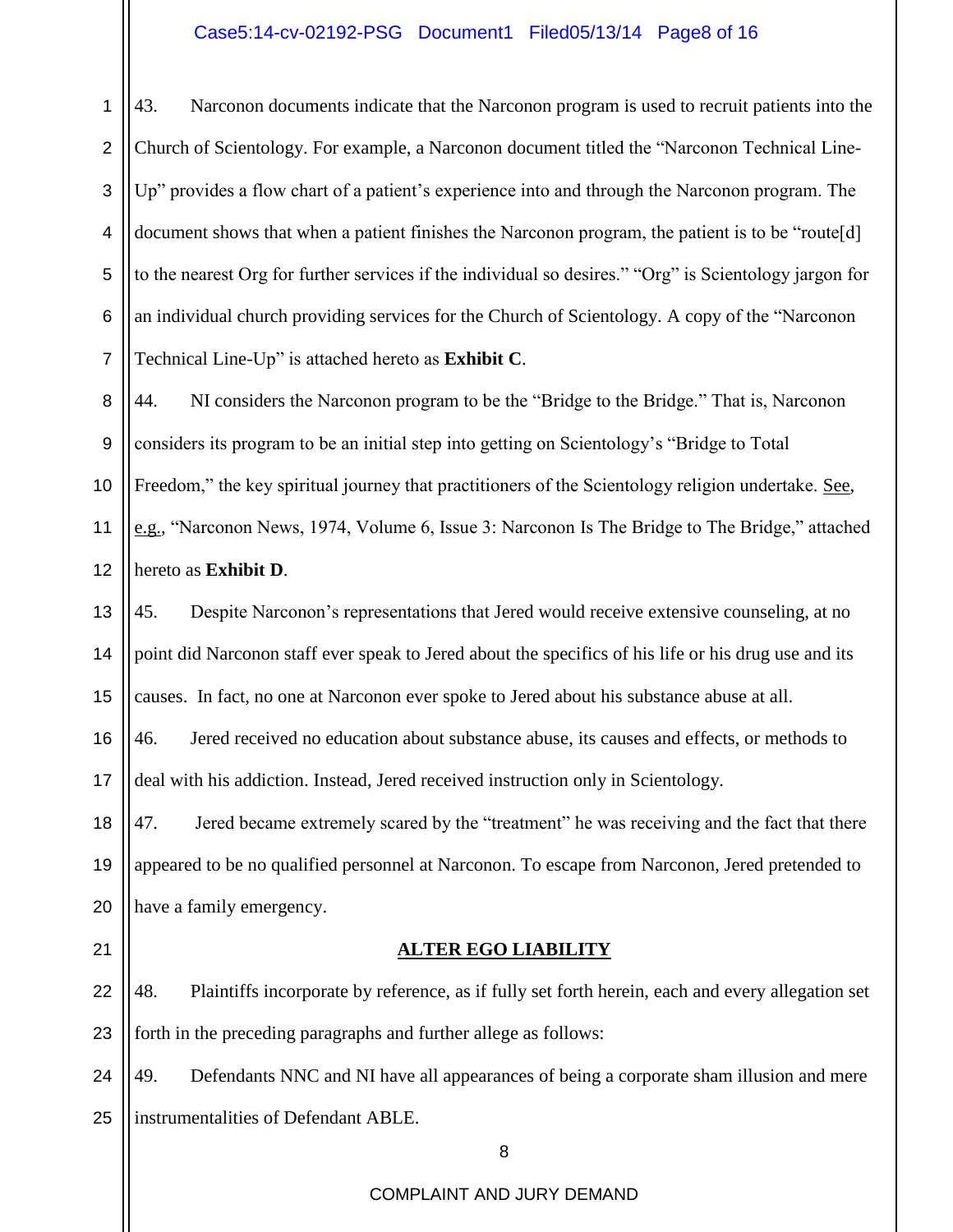Case5:14-cv-02192-PSG Document1 Filed05/13/14 Page9 of 16

1 2 50. ABLE heavily influences NNC and NI and governs and controls nearly every aspect of their business activities.

3 4 51. There is such unity of interest and ownership among NNC, NI, and ABLE that they are inseparable from one another.

5 6 7 8 9 10 52. The separate corporate existences of NNC, NI, and ABLE is a design or scheme to perpetrate a fraud. The separate corporate existences of NNC, NI, and ABLE is a scheme to fraudulently induce patients to enroll in one of their treatment facilities and pay substantial funds. Further, Defendants perpetrate this scheme to recruit for and promote the Scientology religion. 49. It is interests of justice to disregard the corporate shield and treat NNC, NI, and ABLE as identical. Accordingly, each cause of action listed below is made against all Defendants.

11

12

#### **FIRST CLAIM FOR RELIEF**

#### **BREACH OF CONTRACT**

13 14 50. Plaintiff incorporates by reference, as if fully set forth herein, each and every allegation set forth in the preceding paragraphs and further alleges as follows:

15 16 51. Defendants contracted with Kenneth to provide, in exchange for substantial consideration, secular, residential drug and alcohol treatment.

17 18 52. Defendants breached this contract by, *inter alia*: (i) failing to provide services constituting drug and alcohol treatment; and (ii) providing Scientology in lieu of drug and alcohol treatment.

19 53. Defendants' breaches have caused Plaintiffs to suffer expectation and consequential

20 damages in excess of \$75,000.00.

21

22

#### **SECOND CLAIM FOR RELIEF**

#### **FRAUD**

23 24 54. Plaintiffs incorporate by reference, as if fully set forth herein, each and every allegation set forth in the preceding paragraphs and further alleges as follows:

25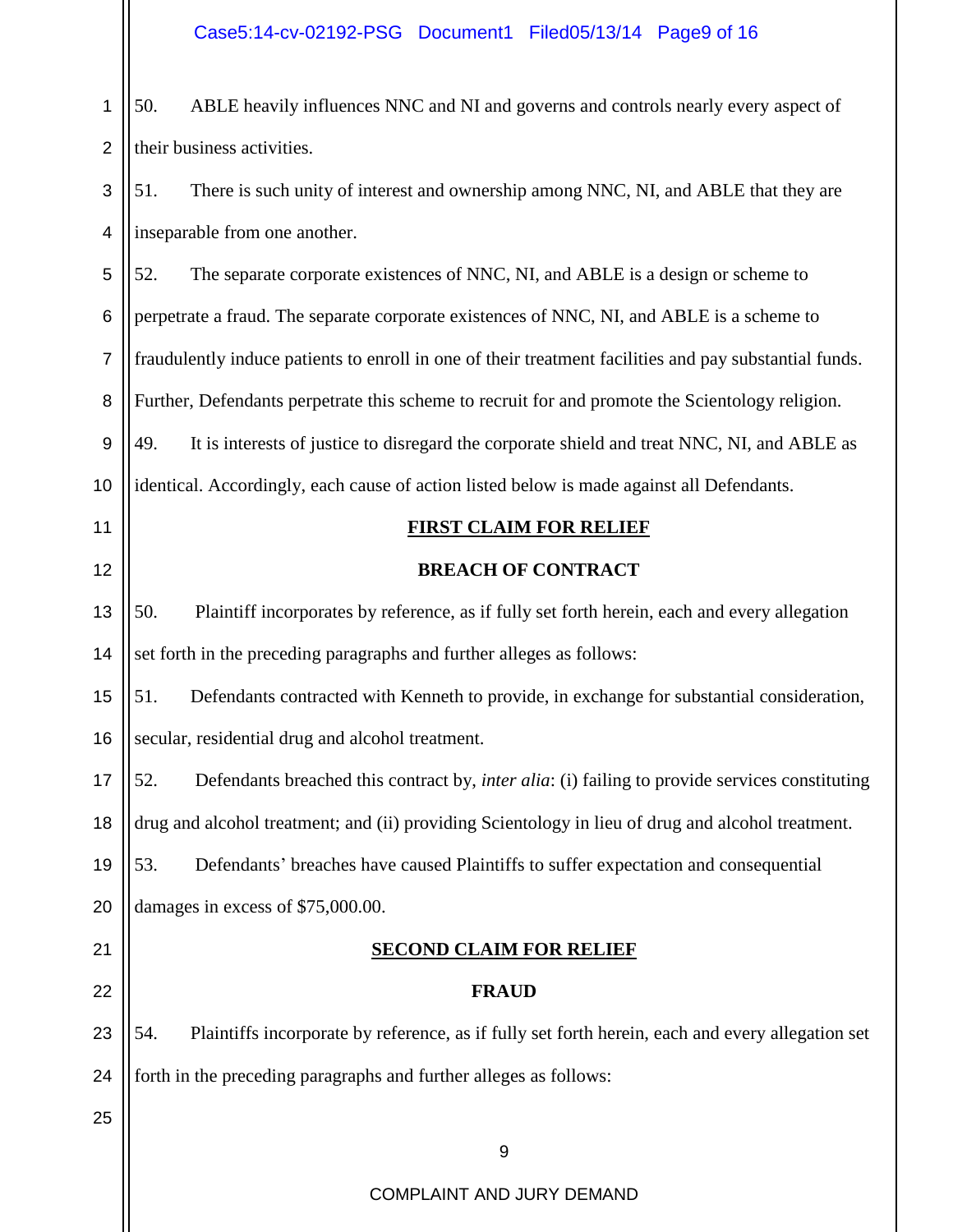# Case5:14-cv-02192-PSG Document1 Filed05/13/14 Page10 of 16

| 1              | 55.<br>The following is a non-exhaustive list of false representations Narconon knowingly made           |  |
|----------------|----------------------------------------------------------------------------------------------------------|--|
| $\overline{2}$ | to the Plaintiffs: (i) that the Narconon program has a 75% success rate; (ii) that the Narconon          |  |
| 3              | program is secular and does not involve the study or practice of any religion; (iii) that Narconon is    |  |
| 4              | not in any way connected to the Church of Scientology; (iv) that Jered would receive counseling          |  |
| 5              | related to substance abuse; (v) that Narconon's sauna program, <i>i.e</i> , the Purification Rundown, is |  |
| 6              | safe and has been scientifically proven as effective; (vi) that Jered would be under the supervision     |  |
| $\overline{7}$ | of counselors qualified to render drug and substance counseling.                                         |  |
| 8              | 56.<br>Narconon admissions counselor Mike DiPalma made these statements to Kenneth on or                 |  |
| 9              | about March 29, 2013, to induce him to admit Jered to Narconon. NNC also made these                      |  |
| 10             | statements on their website, www.redwoodcliffs.com. Narconon staff made these same false                 |  |
| 11             | representations to Jered and Kenneth throughout his stay at Narconon.                                    |  |
| 12             | Had Kenneth known that any of the above representations Narconon made were false, she<br>57.             |  |
| 13             | would not have admitted Jered to Narconon.                                                               |  |
| 14             | 58.<br>As a proximate result of Defendants' fraudulent conduct, Plaintiffs have suffered mental          |  |
| 15             | anguish, including intense paranoia, and pecuniary damages in excess of \$75,000.00. Plaintiffs          |  |
| 16             | further are entitled to punitive damages for Defendants' wanton and malicious conduct.                   |  |
| 17             | <b>THIRD CLAIM FOR RELIEF</b>                                                                            |  |
| 18             | <b>NEGLIGENCE</b>                                                                                        |  |
| 19             | 59.<br>Plaintiffs incorporate by reference, as if fully set forth herein, each and every allegation set  |  |
| 20             | forth in the preceding paragraphs and further allege as follows:                                         |  |
| 21             | 60.<br>Defendants owed Plaintiffs a duty to render substance abuse treatment to Jered in a manner        |  |
| 22             | that did not subject him to an unreasonable risk of harm. Defendants further had a duty of care to       |  |
| 23             | render reasonably safe and effective treatment to him.                                                   |  |
| 24             | Defendants breached these duties by: (i) instructing Jered to sit in a sauna for 6 hours per<br>61.      |  |
| 25             | day while ingesting extreme dosages of Niacin and other vitamins; (ii) failing to staff the              |  |
|                |                                                                                                          |  |
|                | 10                                                                                                       |  |
|                | COMPLAINT AND JURY DEMAND                                                                                |  |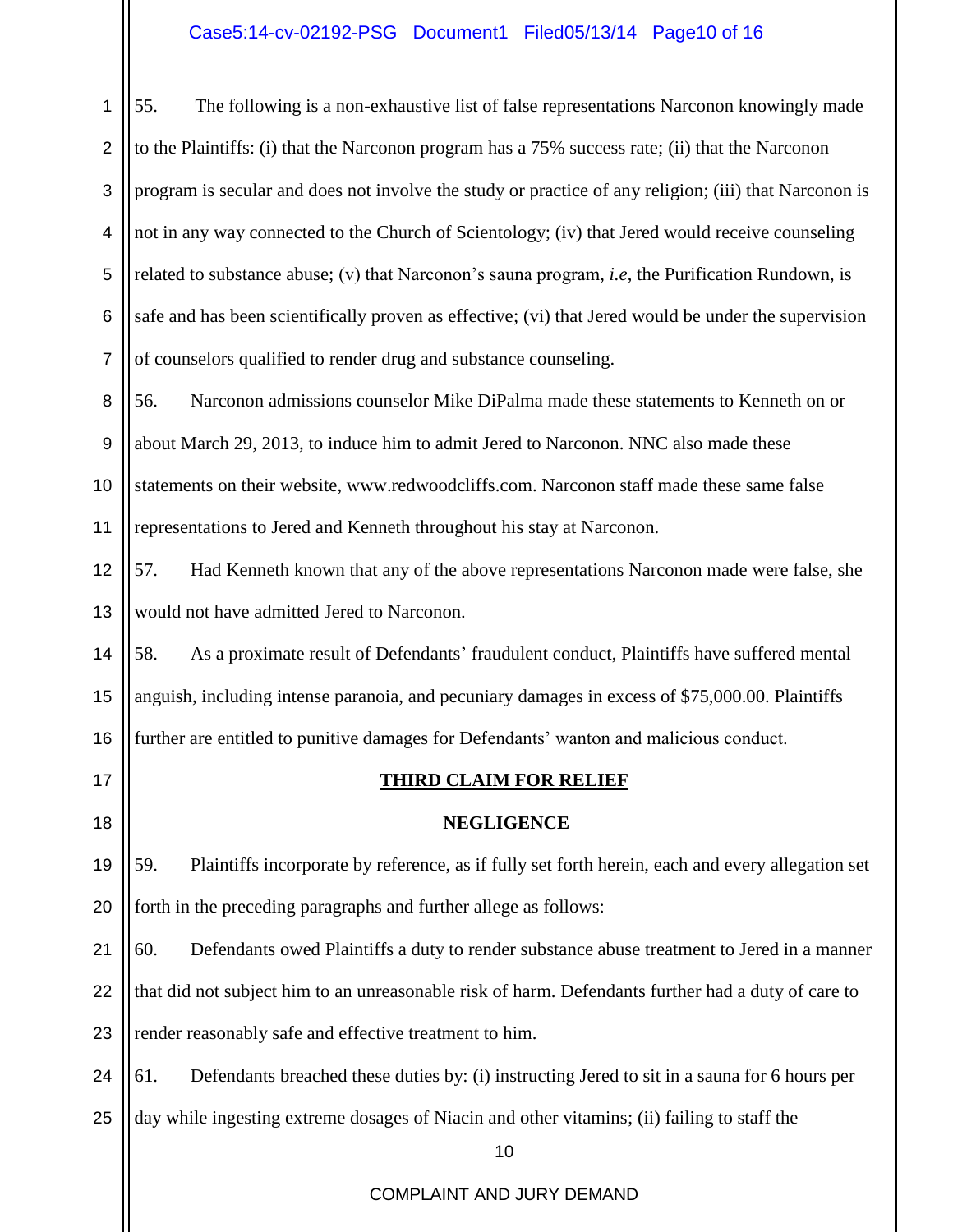1 Narconon treatment facility, and particularly the sauna, with any qualified medical personnel; (iii)

2 failing to provide duly qualified counselors to administer treatment; and (iv) providing

3 Scientology in lieu of substance abuse treatment.

4 5 6 62. As a proximate result of Defendant's breaches of the above duties, Plaintiffs have injuries and pecuniary damages in excess of \$75,000.00. Plaintiffs further are entitled to punitive damages for Defendants' wanton and malicious conduct.

7

8

#### **FOURTH CLAIM FOR RELIEF**

#### **INTENTIONAL INFLICTION OF EMOTIONAL DISTRESS**

9 10 63. Plaintiffs incorporate by reference, as if fully set forth herein, each and every allegation set forth in the preceding paragraphs and further allege as follows:

11 12 13 14 15 16 64. Defendants engaged in extreme and outrageous conduct with the intention of causing, or with reckless disregard of the probability of causing Plaintiffs severe or extreme emotional distress. Defendant's extreme and outrageous conduct consisted of, *inter alia*: (i) providing Scientology in lieu drug treatment or substance abuse counseling; (ii) preying on Plaintiffs' vulnerabilities and attempting to recruit Plaintiff Jered Mowery into Scientology under the guise of providing drug treatment.

17 18 19 20 21 65. As a proximate result of Defendants' extreme and outrageous conduct, Plaintiffs have suffered severe and extreme emotional distress way beyond what any person in a civilized society should be expected to endure. Plaintiffs have suffered mental anguish, including intense paranoia, and pecuniary injuries in excess of \$75,000.00. Plaintiffs further are entitled to punitive damages for Defendants' wanton and malicious conduct.

22

23

#### **CIVIL RICO FOR MAIL AND WIRE FRAUD, 18 U.S.C. § 1964(c)**

**FIFTH CLAIM FOR RELIEF**

24 25 66. Plaintiffs incorporate by reference, as if fully set forth herein, each and every allegation set forth in the preceding paragraphs and further allege as follows:

11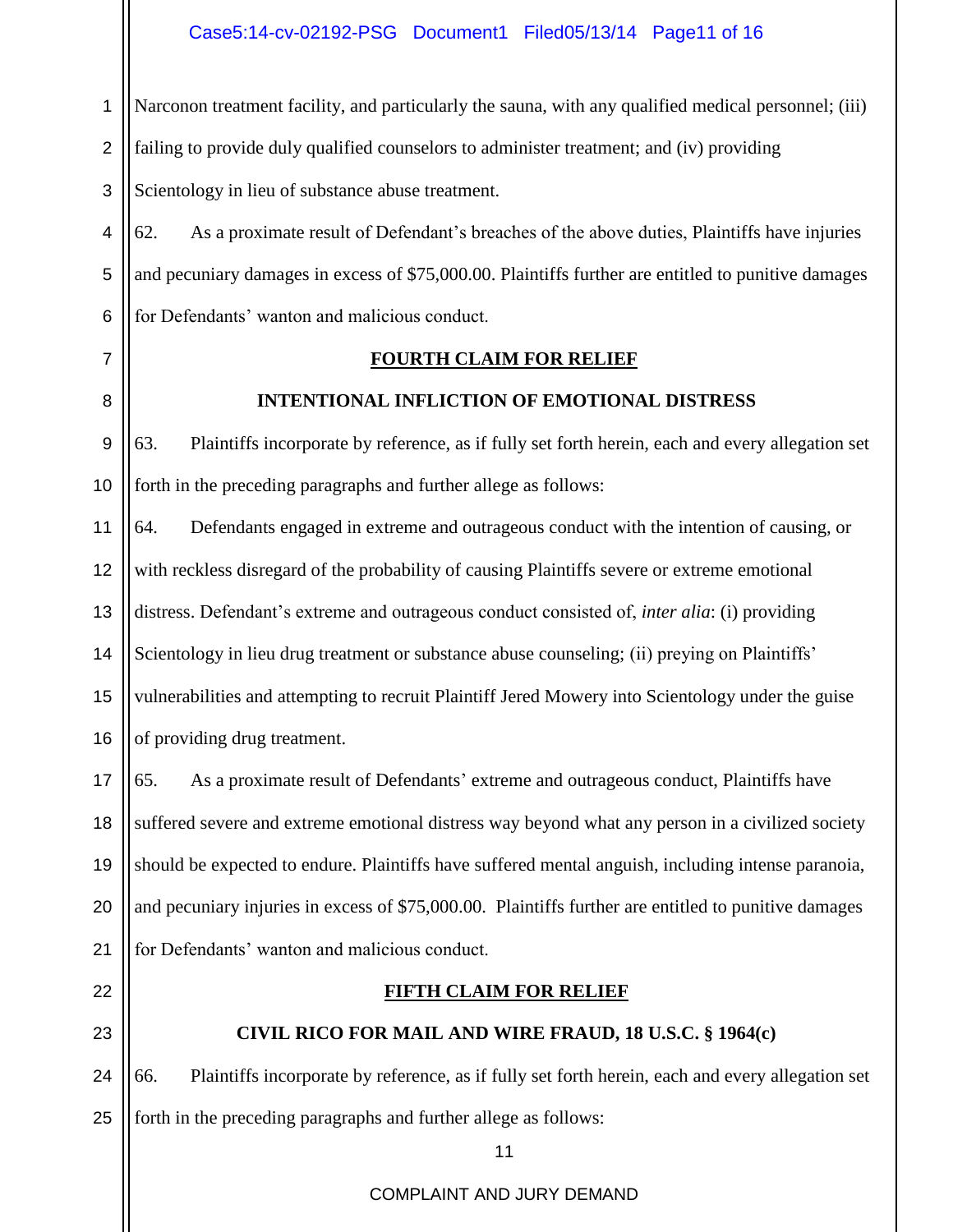#### Case5:14-cv-02192-PSG Document1 Filed05/13/14 Page12 of 16

1 2 67. Plaintiffs have been injured by Defendants' conduct of an enterprise through a pattern of racketeering activity.

3 4 5 68. Defendants have engaged in a scheme to defraud Plaintiffs and countless others. In furtherance of that scheme, Defendants have committed countless acts of mail fraud and wire fraud under 18 U.S.C. § 1962 within the preceding ten years.

6 7 8 9 10 11 12 13 14 69. Defendants perpetrate this scheme as follows: When prospective patients or their loved ones are referred to Narconon, they then speak to an intake specialist. The intake specialist – following a script – makes claims that Narconon knows to be false and without scientific support such as the claims that Mike DiPalma made to Kenneth Mowery in this case on or about March 29, 2013. These false claims include: (i) that NNC has a more than 75% success rate; (ii) that NNC's sauna program reduces or eliminates drug cravings by eliminating toxins from an addict's fatty tissue; (iii) that patients at NNC will receive extensive drug counseling; (iv) that the NNC program does not involve the study or practice any religion; and (v) that patients at NNC will be under the supervision of licensed physicians and other medical personnel.

15 16 17 70. As was the case here, Defendants often recruit prospective clients from different states in which the facility is located. For that reason, Defendants' use of the phones, wires, mail, and internet is integral to their fraudulent scheme.

18 19 20 21 71. Defendants also mail prospective clients such as Plaintiffs pamphlets making these same false claims to induce them to enter into the program. Defendants refer prospective patients to its website where these false claims are also made. NI and ABLE approve NNC's marketing materials and scripts that contain these false claims.

22 23 24 72. While a patient is undergoing the program, Defendants prepare the patient to become a NNC staff member following the patient's completion of the program. In doing so, the patient becomes a counselor for the next wave of incoming patients. This scheme allows Defendants to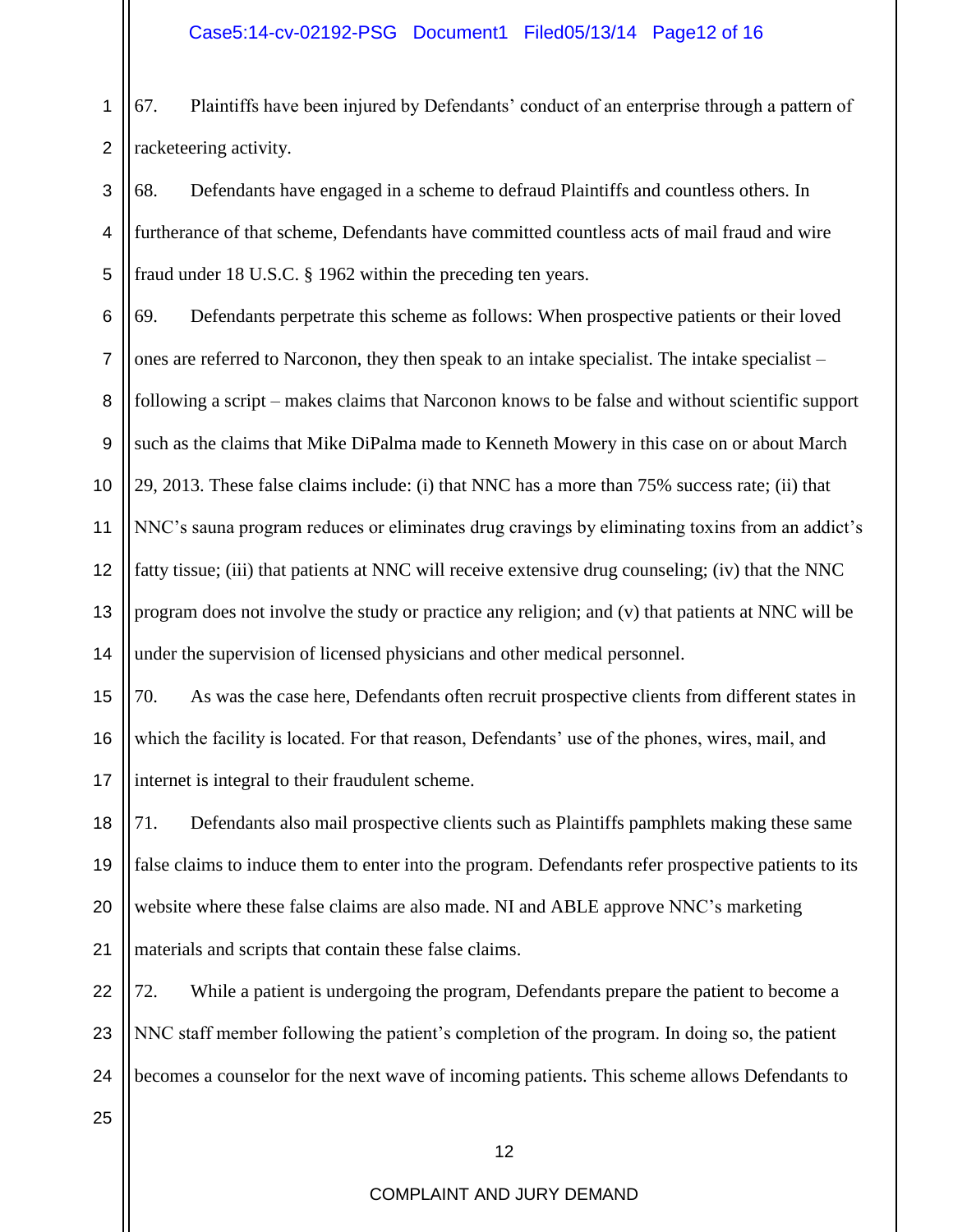1 2 pay a patient-turned-counselor low wages and Defendants are spared the relatively higher cost of paying duly qualified addiction counselors.

3 4 5 6 73. In addition, Defendants use their treatment program as a recruiting tool for the Church of Scientology, as evidenced by Defendants' own documents, attached hereto as Exhibits C and D. 74. As a result of Defendants' racketeering activity, Plaintiffs have suffered pecuniary damages and other injuries.

7 8

9

#### **SIXTH CLAIM FOR RELIEF**

## **INJUCTIVE RELIEF UNDER CALIFORNIA UNFAIR COMPETITION ACT, Cal. Bus. & Prof. Code § 17203**

10 11 75. Plaintiffs incorporate by reference, as if fully set forth herein, each and every allegation set forth in the preceding paragraphs and further allege as follows:

12 13 14 15 16 17 18 19 76. Defendants, both on their website at [www.redwoodcliffs.com,](http://www.redwoodcliffs.com/) and through their sales representative Mike DiPalma, advertised to Kenneth Mowery the following false statements of fact: (i) that the NNC program has over a 75% "success rate;" (ii) that Defendants' sauna program, the New Life Detoxification program, flushes residual drug toxins from a patient's tissues and thereby reduces or eliminates drug cravings; (iii) that the NNC or the Narconon treatment program has the highest "success rate" in the drug and alcohol rehabilitation field; and (iv) that NNC provides "cognitive behavior therapy" when, in fact, the courses and education NNC offers is nothing more than entry-level Scientology.

#### 20 21 76. NI and ABLE control and approve NNC's advertising materials and scripts that salespersons such as Mike DiPalma use when speaking to prospective patients.

22 23 24 77. Defendants' marketing materials for NNC do not disclose that all rehabilitation materials used at NNC are the same materials persons beginning the study and practice of Scientology use. Further, the marketing materials for the New Life Detoxification Program do not disclose that it is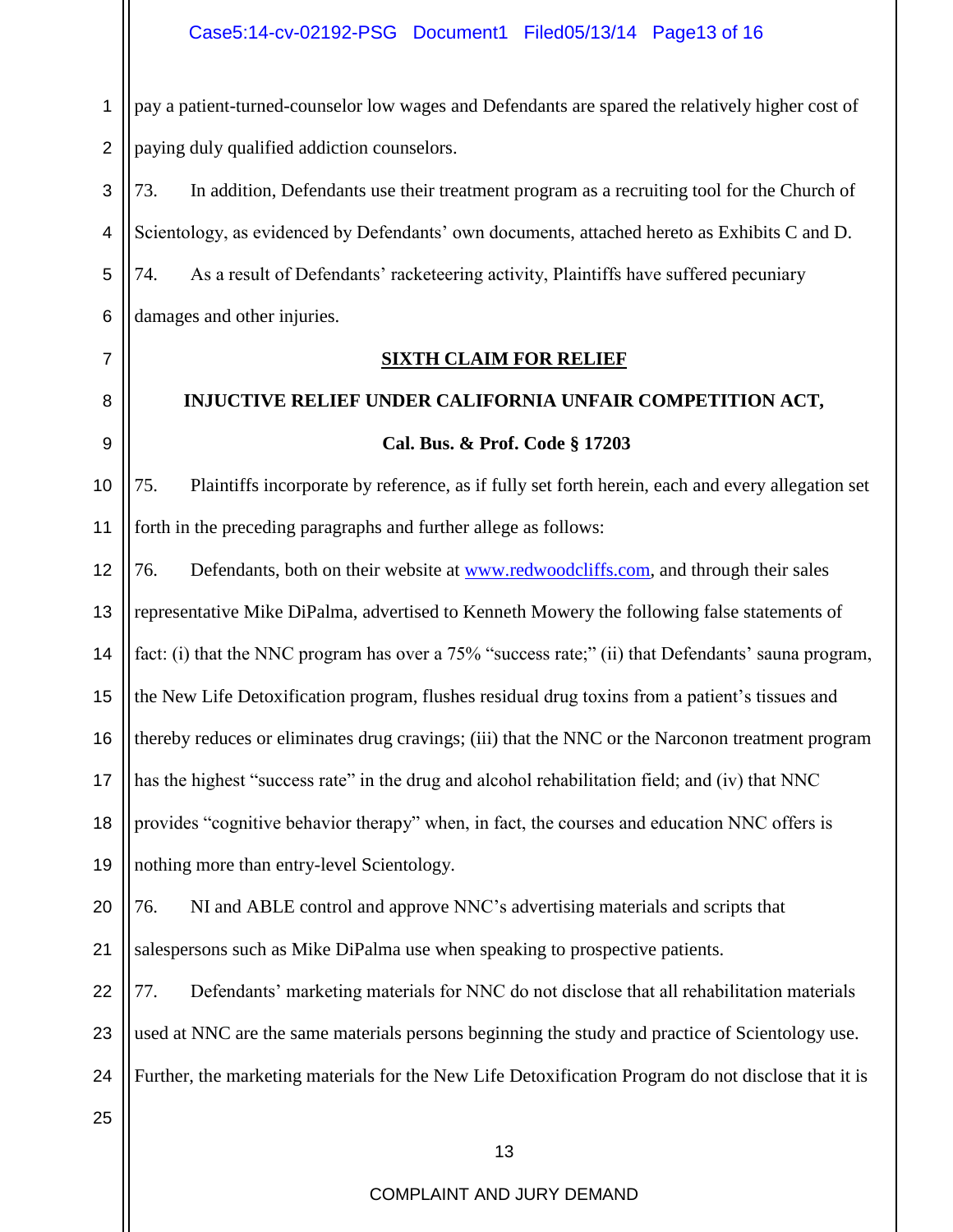| 1              | based on the work of L. Ron Hubbard and is a Scientology ritual known as the "Purification              |  |
|----------------|---------------------------------------------------------------------------------------------------------|--|
| $\overline{2}$ | Rundown."                                                                                               |  |
| 3              | Plaintiffs have been injured by relying on Defendants' false advertisements. Members of<br>78.          |  |
| 4              | the public are likewise likely to be deceived by Defendants' false and misleading advertising.          |  |
| 5              | Defendants' deceptive and unlawful business practices complained of herein continue to<br>79.           |  |
| 6              | this day. Defendants repeatedly have shown that they will continue engaging in these deceptive          |  |
| $\overline{7}$ | and unlawful practices until they are judicially compelled to stop.                                     |  |
| 8              | Accordingly, Plaintiffs request an injunction prohibiting Defendants from further engaging<br>80.       |  |
| 9              | in the false and deceptive practices complained of herein.                                              |  |
| 10             | <b>FIFTH CLAIM FOR RELIEF</b>                                                                           |  |
| 11             | NEGLIGENT MISREPRESENTATION                                                                             |  |
| 12             | Plaintiffs incorporate by reference, as if fully set forth herein, each and every allegation set<br>81. |  |
| 13             | forth in the preceding paragraphs and further allege as follows:                                        |  |
| 14             | 82.<br>On or about March 29, 2013, Defendants made the following false representations of fact          |  |
| 15             | to Plaintiffs through their employee Mike DiPalma: (i) that the NNC program has a 75% success           |  |
| 16             | rate; (ii) that the NNC program is secular and does not involve the study or practice of any            |  |
| 17             | religion; (iii) that NNC is not in any way connected to the Church of Scientology; (iv) that            |  |
| 18             | Plaintiff Jered Mowery would receive counseling related to substance abuse at NNC; (v) that             |  |
| 19             | NNC's sauna program, i.e, the Purification Rundown, is safe and has been scientifically proven as       |  |
| 20             | effective; and (vi) that Plaintiff Jered Mowery would be under the supervision of counselors            |  |
| 21             | qualified to render drug and substance counseling.                                                      |  |
| 22             | 83.<br>Defendants made these representations of fact without using reasonable care.                     |  |
| 23             | 84.<br>Defendants knew that Kenneth Mowery would rely on these representations of fact.                 |  |
| 24             | 85.<br>Defendants made these statements to guide Kenneth Mowery in his business transaction             |  |
| 25             | with Defendants.                                                                                        |  |
|                | 14                                                                                                      |  |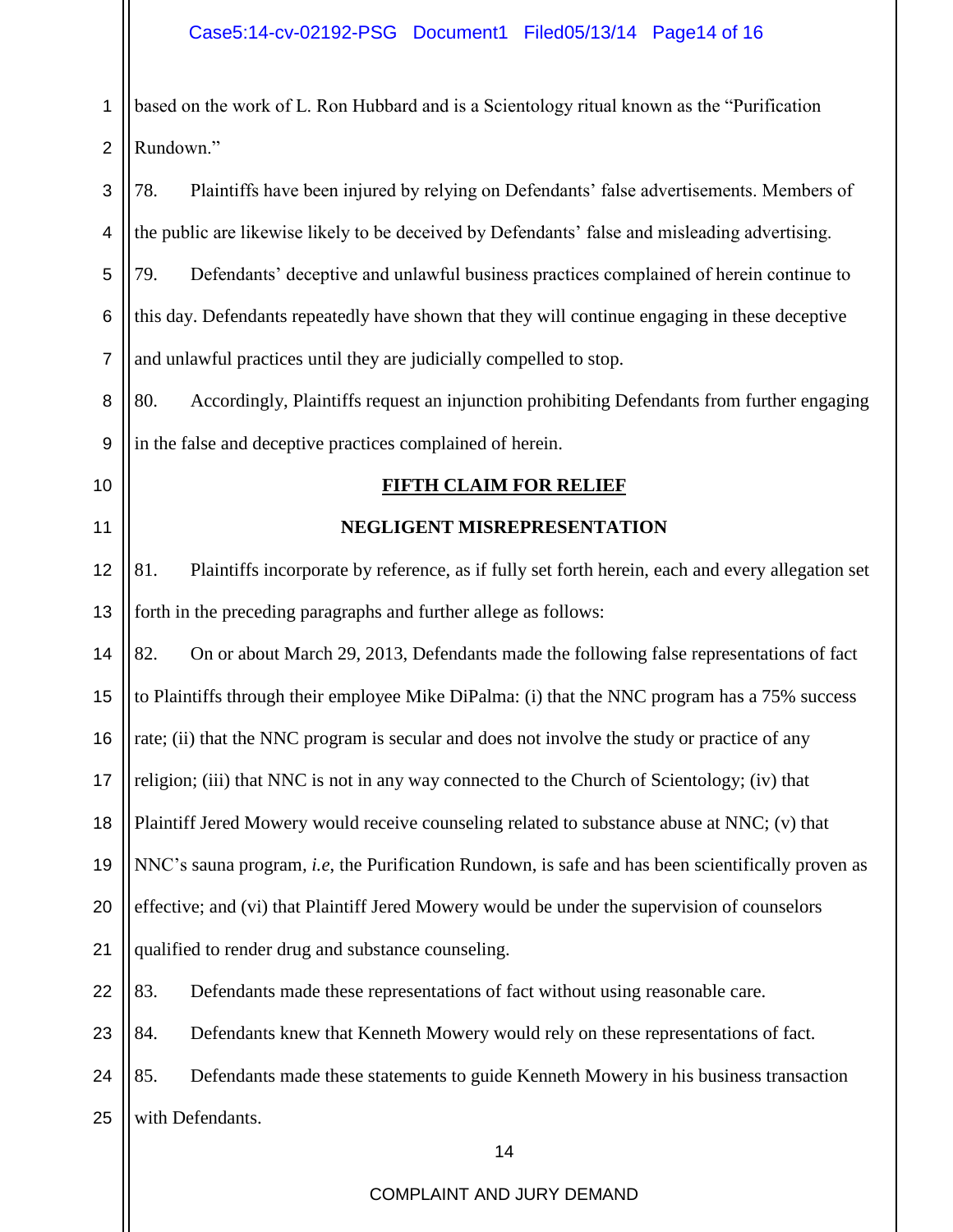1 2 86. Plaintiffs relied on these false representations of fact to their detriment and have suffered damages in excess of \$75,000.00.

3

## 4

# **EIGHTH CLAIM FOR RELIEF**

### **BREACH OF IMPLIED COVENANT OF GOOD FAITH AND FAIR DEALING**

5 6 87. Plaintiffs incorporate by reference, as if fully set forth herein, each and every allegation set forth in the preceding paragraphs and further allege as follows:

7 8 9 10 11 12 13 14 15 16 88. The contract Plaintiff Kenneth Mowery entered into with Defendants for Defendants to provide Jered Mowery treatment contained an implied covenant of good faith and fair dealing. 89. Defendants acted unfaithfully to the purpose of the contract and Plaintiffs' justified expectations by, *inter alia*: (1) having Jered Mowery unwittingly study and practice Scientology in lieu of engaging in drug treatment; and (2) attempting to have Jered Mowery surrender his legal rights in exchange for services for which Kenneth Mowery had already provided consideration; and (3) persuading Kenneth Mowery to admit his son to the NNC program with promises that its sauna program would reduce or eliminate Jered's drug cravings by flushing toxins and then asking Jered at NNC to sign an acknowledgement that the sauna program is not a medical program and that it provides no physical gains.

90. As a consequence of Defendants' breaches, Plaintiffs have sustained damages.

17

18

19

### **NINTH CLAIM FOR RELIEF**

#### **NEGLIGENCE PER SE**

20 21 91. Plaintiffs incorporate by reference, as if fully set forth herein, each and every allegation set forth in the preceding paragraphs and further allege as follows:

22 23 24 92. Defendants performed medical procedures on Plaintiff Jered Mowery for which a medical license was required under Cal. Bus. & Prof. Code § 2264. Such procedures included (i) nonphysicians instructing Plaintiff Jered Mowery to ingest extreme doses of Niacin while undergoing

25